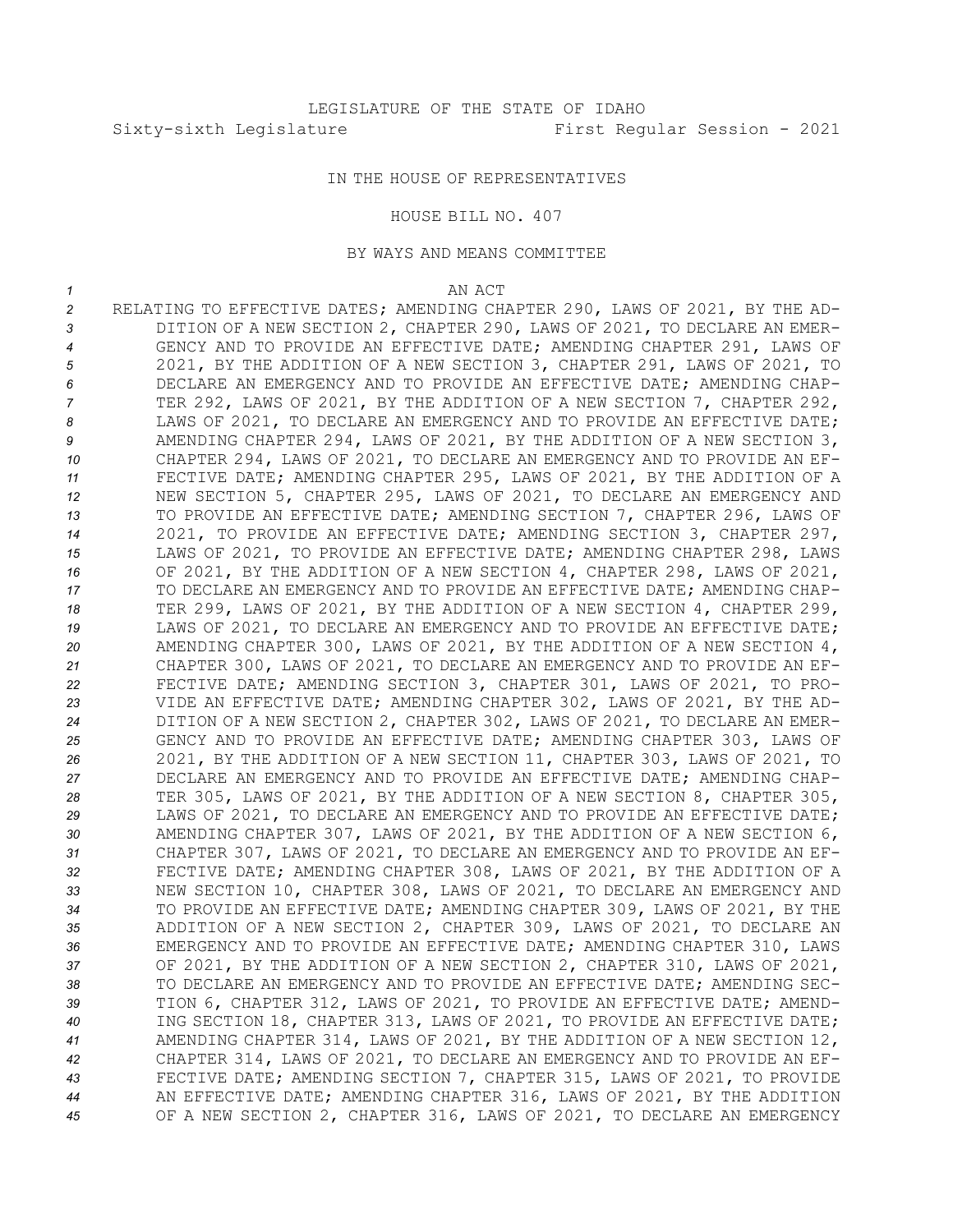AND TO PROVIDE AN EFFECTIVE DATE; AMENDING CHAPTER 317, LAWS OF 2021, BY THE ADDITION OF A NEW SECTION 2, CHAPTER 317, LAWS OF 2021, TO DECLARE AN EMERGENCY AND TO PROVIDE AN EFFECTIVE DATE; AMENDING SECTION 4, CHAPTER 318, LAWS OF 2021, TO PROVIDE AN EFFECTIVE DATE; AMENDING CHAPTER 321, LAWS OF 2021, BY THE ADDITION OF A NEW SECTION 43, CHAPTER 321, LAWS OF 2021, TO DECLARE AN EMERGENCY AND TO PROVIDE AN EFFECTIVE DATE; AMEND- ING CHAPTER 322, LAWS OF 2021, BY THE ADDITION OF A NEW SECTION 2, CHAP- TER 322, LAWS OF 2021, TO DECLARE AN EMERGENCY AND TO PROVIDE AN EFFEC- TIVE DATE; AMENDING CHAPTER 323, LAWS OF 2021, BY THE ADDITION OF A NEW SECTION 2, CHAPTER 323, LAWS OF 2021, TO DECLARE AN EMERGENCY AND TO PRO- VIDE AN EFFECTIVE DATE; AMENDING CHAPTER 324, LAWS OF 2021, BY THE ADDI- TION OF A NEW SECTION 2, CHAPTER 324, LAWS OF 2021, TO DECLARE AN EMER- GENCY AND TO PROVIDE AN EFFECTIVE DATE; AMENDING CHAPTER 325, LAWS OF 2021, BY THE ADDITION OF A NEW SECTION 15, CHAPTER 325, LAWS OF 2021, TO DECLARE AN EMERGENCY AND TO PROVIDE AN EFFECTIVE DATE; AMENDING CHAP- TER 326, LAWS OF 2021, BY THE ADDITION OF A NEW SECTION 2, CHAPTER 326, LAWS OF 2021, TO DECLARE AN EMERGENCY AND TO PROVIDE AN EFFECTIVE DATE; AMENDING CHAPTER 327, LAWS OF 2021, BY THE ADDITION OF A NEW SECTION 3, CHAPTER 327, LAWS OF 2021, TO DECLARE AN EMERGENCY AND TO PROVIDE AN EF- FECTIVE DATE; AMENDING CHAPTER 330, LAWS OF 2021, BY THE ADDITION OF A NEW SECTION 5, CHAPTER 330, LAWS OF 2021, TO DECLARE AN EMERGENCY AND TO PROVIDE AN EFFECTIVE DATE; AMENDING CHAPTER 335, LAWS OF 2021, BY THE ADDITION OF A NEW SECTION 2, CHAPTER 335, LAWS OF 2021, TO DECLARE AN EMERGENCY AND TO PROVIDE AN EFFECTIVE DATE; AMENDING CHAPTER 337, LAWS OF 2021, BY THE ADDITION OF A NEW SECTION 2, CHAPTER 337, LAWS OF 2021, TO DECLARE AN EMERGENCY AND TO PROVIDE AN EFFECTIVE DATE; AMENDING SECTION 13, CHAPTER 338, LAWS OF 2021, TO PROVIDE AN EFFECTIVE DATE; AMENDING CHAPTER 339, LAWS OF 2021, BY THE ADDITION OF A NEW SECTION 3, CHAPTER 339, LAWS OF 2021, TO DECLARE AN EMERGENCY AND TO PROVIDE AN EFFECTIVE DATE; AMENDING CHAPTER 340, LAWS OF 2021, BY THE ADDITION OF A NEW SEC- TION 6, CHAPTER 340, LAWS OF 2021, TO DECLARE AN EMERGENCY AND TO PROVIDE AN EFFECTIVE DATE; AMENDING CHAPTER 341, LAWS OF 2021, BY THE ADDITION OF A NEW SECTION 3, CHAPTER 341, LAWS OF 2021, TO DECLARE AN EMERGENCY AND TO PROVIDE AN EFFECTIVE DATE; AMENDING CHAPTER 344, LAWS OF 2021, BY THE ADDITION OF A NEW SECTION 4, CHAPTER 344, LAWS OF 2021, TO DECLARE AN EMERGENCY AND TO PROVIDE AN EFFECTIVE DATE; AND DECLARING AN EMERGENCY.

*<sup>37</sup>* Be It Enacted by the Legislature of the State of Idaho:

 SECTION 1. That Chapter 290, Laws of 2021 (S.B. 1043aa, relating to ed- ucation), be, and the same is hereby amended by the addition thereto of <sup>a</sup> NEW SECTION, to be known and designated as Section 2, Chapter 290, Laws of 2021, and to read as follows:

*<sup>42</sup>* SECTION 2. An emergency existing therefor, which emergency is *<sup>43</sup>* hereby declared to exist, this act shall be in full force and effect *<sup>44</sup>* on and after July 1, 2021.

*<sup>45</sup>* SECTION 2. That Chapter 291, Laws of 2021 (H.B. 299, relating to the *<sup>46</sup>* public integrity in elections act), be, and the same is hereby amended by the *<sup>47</sup>* addition thereto of <sup>a</sup> NEW SECTION, to be known and designated as Section 3,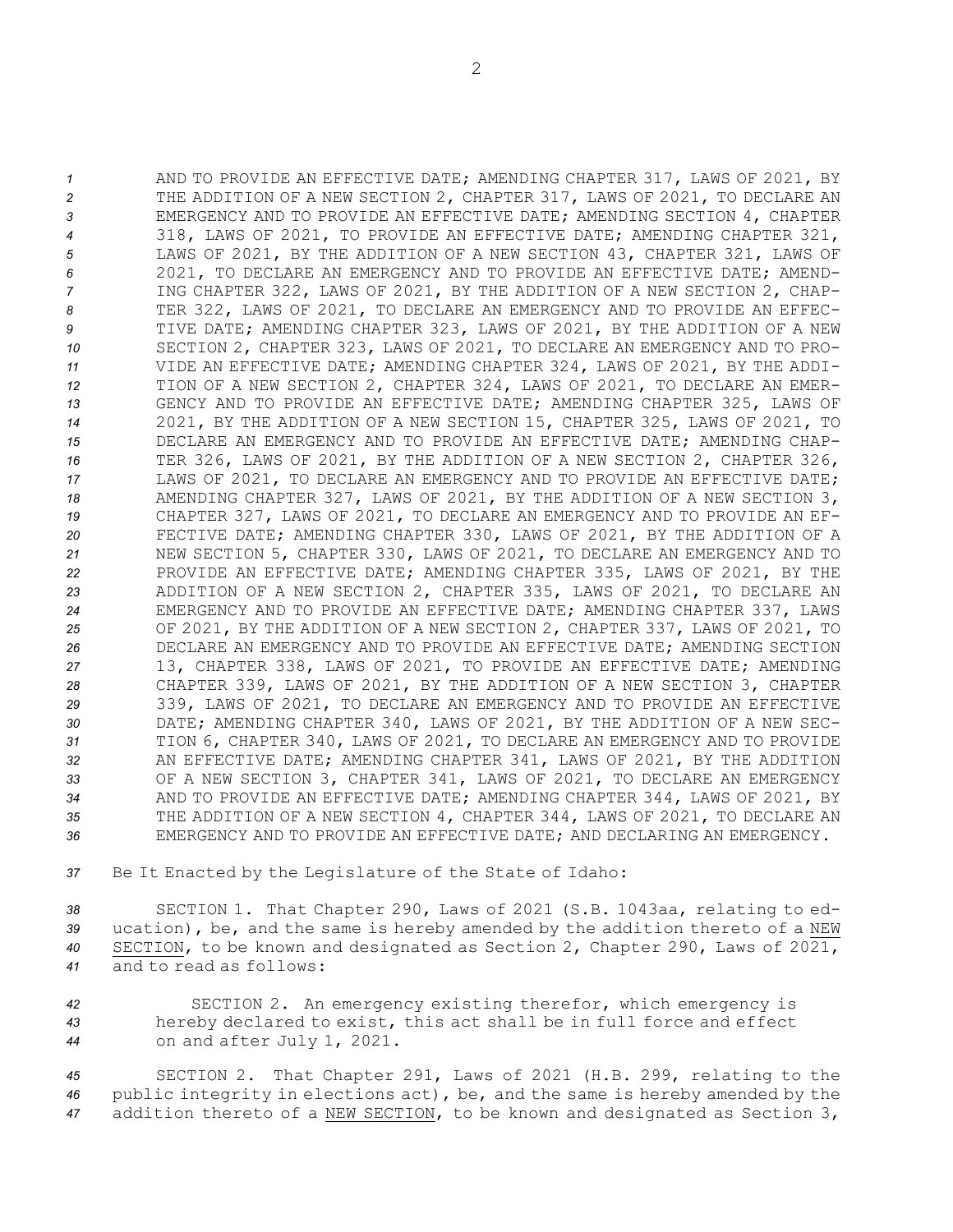*<sup>1</sup>* Chapter 291, Laws of 2021, and to read as follows:

*<sup>2</sup>* SECTION 3. An emergency existing therefor, which emergency is *<sup>3</sup>* hereby declared to exist, this act shall be in full force and effect *<sup>4</sup>* on and after July 1, 2021.

 SECTION 3. That Chapter 292, Laws of 2021 (S.B. 1006, relating to the Idaho literacy achievement and accountability act), be, and the same is hereby amended by the addition thereto of <sup>a</sup> NEW SECTION, to be known and des-ignated as Section 7, Chapter 292, Laws of 2021, and to read as follows:

*<sup>9</sup>* SECTION 7. An emergency existing therefor, which emergency is *<sup>10</sup>* hereby declared to exist, this act shall be in full force and effect *<sup>11</sup>* on and after July 1, 2021.

 SECTION 4. That Chapter 294, Laws of 2021 (H.B. 161aa,aaS, relating to motor vehicles), be, and the same is hereby amended by the addition thereto of <sup>a</sup> NEW SECTION, to be known and designated as Section 3, Chapter 294, Laws of 2021, and to read as follows:

*<sup>16</sup>* SECTION 3. An emergency existing therefor, which emergency is *<sup>17</sup>* hereby declared to exist, this act shall be in full force and effect *<sup>18</sup>* on and after July 1, 2021.

 SECTION 5. That Chapter 295, Laws of 2021 (H.B. 229aaS, relating to snowmobile fees), be, and the same is hereby amended by the addition thereto of <sup>a</sup> NEW SECTION, to be known and designated as Section 5, Chapter 295, Laws of 2021, and to read as follows:

*<sup>23</sup>* SECTION 5. An emergency existing therefor, which emergency is *<sup>24</sup>* hereby declared to exist, this act shall be in full force and effect *<sup>25</sup>* on and after July 1, 2021.

*<sup>26</sup>* SECTION 6. That Section 7, Chapter 296, Laws of 2021 (H.B. 367, relating *<sup>27</sup>* to appropriations), be, and the same is hereby amended to read as follows:

 SECTION 7. An emergency existing therefor, which emergency is hereby declared to exist, Sections 1 and 2 of this act shall be in full force and effect on and after passage and approval, and Sec- tions 3 through 6 of this act shall be in full force and effect on and after July 1, 2021.

*<sup>33</sup>* SECTION 7. That Section 3, Chapter 297, Laws of 2021 (H.B. 371, relating *<sup>34</sup>* to the appropriation to the Idaho state police), be, and the same is hereby *35* amended to read as follows:

 SECTION 3. An emergency existing therefor, which emergency is hereby declared to exist, Section 1 of this act shall be in full force and effect on and after passage and approval, and Section 2 of this act shall be in full force and effect on and after July 1, 2021.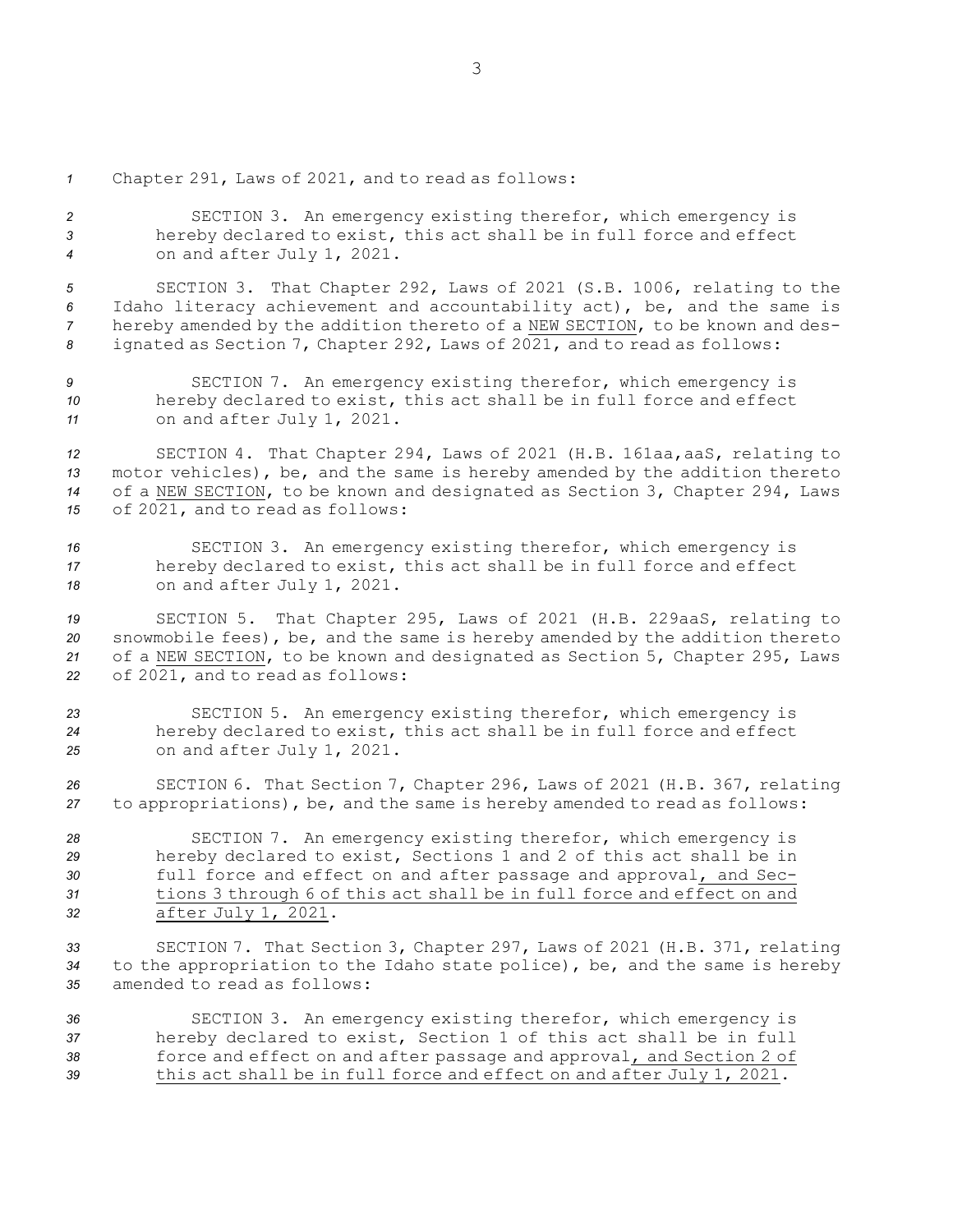SECTION 8. That Chapter 298, Laws of 2021 (S.B. 1194, relating to the appropriation to the division of financial management for fiscal year 2022), be, and the same is hereby amended by the addition thereto of <sup>a</sup> NEW SECTION, to be known and designated as Section 4, Chapter 298, Laws of 2021, and to read as follows:

*<sup>6</sup>* SECTION 4. An emergency existing therefor, which emergency is *<sup>7</sup>* hereby declared to exist, this act shall be in full force and effect *<sup>8</sup>* on and after July 1, 2021.

 SECTION 9. That Chapter 299, Laws of 2021 (S.B. 1206, relating to the appropriation to the office of the attorney general for fiscal year 2022), be, and the same is hereby amended by the addition thereto of <sup>a</sup> NEW SECTION, to be known and designated as Section 4, Chapter 299, Laws of 2021, and to read as follows:

*<sup>14</sup>* SECTION 4. An emergency existing therefor, which emergency is *<sup>15</sup>* hereby declared to exist, this act shall be in full force and effect *<sup>16</sup>* on and after July 1, 2021.

 SECTION 10. That Chapter 300, Laws of 2021 (S.B. 1207, relating to the appropriation to the legislative branch for fiscal year 2022), be, and the same is hereby amended by the addition thereto of <sup>a</sup> NEW SECTION, to be known and designated as Section 4, Chapter 300, Laws of 2021, and to read as fol-*21* lows:

*<sup>22</sup>* SECTION 4. An emergency existing therefor, which emergency is *<sup>23</sup>* hereby declared to exist, this act shall be in full force and effect *<sup>24</sup>* on and after July 1, 2021.

*<sup>25</sup>* SECTION 11. That Section 3, Chapter 301, Laws of 2021 (S.B. 1208, relat-*<sup>26</sup>* ing to the appropriation to the office of the state controller), be, and the *<sup>27</sup>* same is hereby amended to read as follows:

 SECTION 3. An emergency existing therefor, which emergency is hereby declared to exist, Section 1 of this act shall be in full force and effect on and after passage and approval, and Section 2 of this act shall be in full force and effect on and after July 1, 2021.

 SECTION 12. That Chapter 302, Laws of 2021 (S.B. 1046aa,aa, relating to education), be, and the same is hereby amended by the addition thereto of <sup>a</sup> NEW SECTION, to be known and designated as Section 2, Chapter 302, Laws of 2021, and to read as follows:

*<sup>36</sup>* SECTION 2. An emergency existing therefor, which emergency is *<sup>37</sup>* hereby declared to exist, this act shall be in full force and effect *<sup>38</sup>* on and after July 1, 2021.

*<sup>39</sup>* SECTION 13. That Chapter 303, Laws of 2021 (S.B. 1185, relating to the *<sup>40</sup>* appropriation to the department of health and welfare for fiscal year 2022), *<sup>41</sup>* be, and the same is hereby amended by the addition thereto of <sup>a</sup> NEW SECTION,

4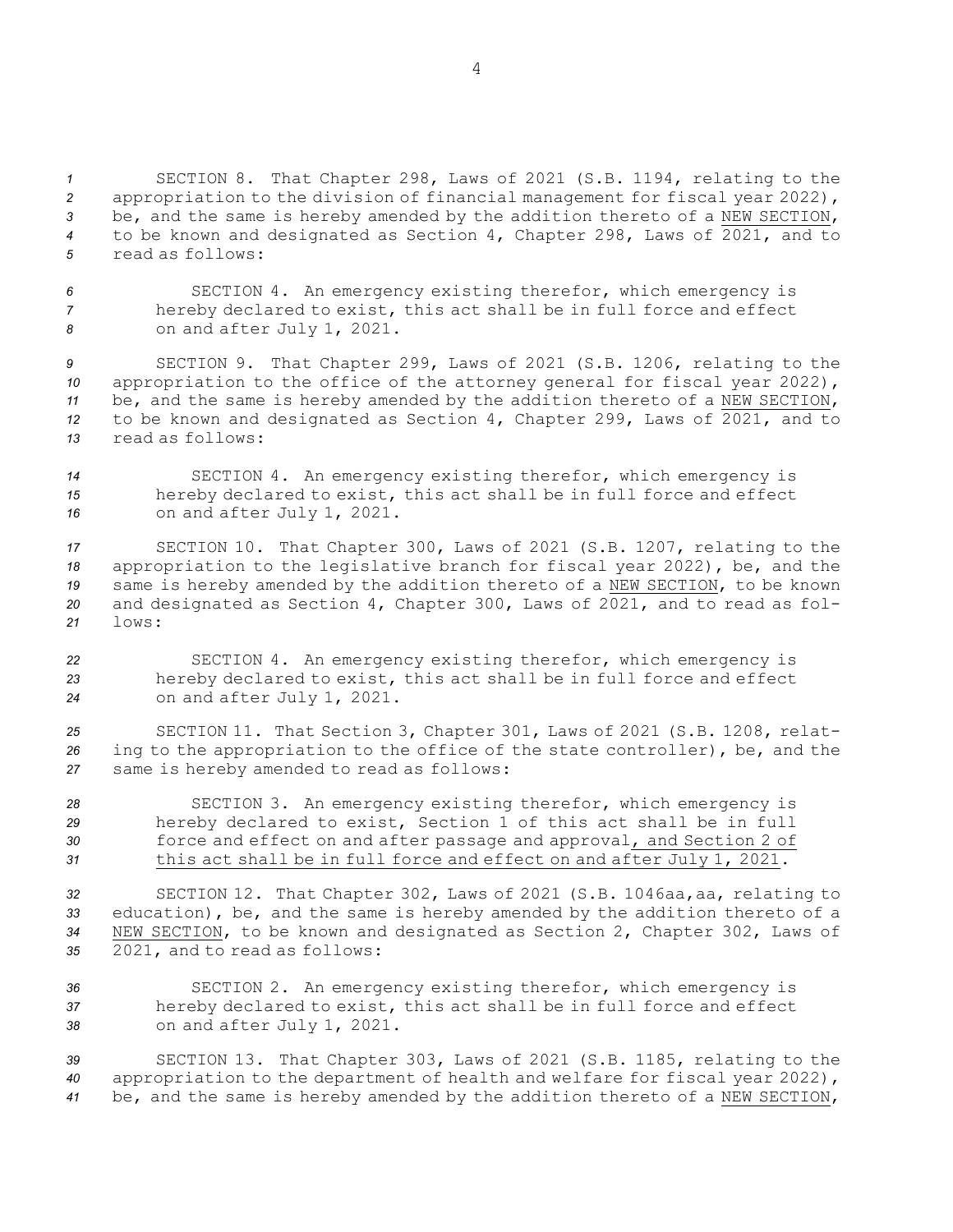*<sup>1</sup>* to be known and designated as Section 11, Chapter 303, Laws of 2021, and to *2* read as follows:

*<sup>3</sup>* SECTION 11. An emergency existing therefor, which emergency is *<sup>4</sup>* hereby declared to exist, this act shall be in full force and effect *<sup>5</sup>* on and after July 1, 2021.

 SECTION 14. That Chapter 305, Laws of 2021 (S.B. 1202, relating to the appropriation to the office of the state board of education for fiscal year 2022), be, and the same is hereby amended by the addition thereto of <sup>a</sup> NEW SECTION, to be known and designated as Section 8, Chapter 305, Laws of 2021, and to read as follows:

*<sup>11</sup>* SECTION 8. An emergency existing therefor, which emergency is *<sup>12</sup>* hereby declared to exist, this act shall be in full force and effect *<sup>13</sup>* on and after July 1, 2021.

 SECTION 15. That Chapter 307, Laws of 2021 (S.B. 1211, relating to wolves), be, and the same is hereby amended by the addition thereto of <sup>a</sup> NEW SECTION, to be known and designated as Section 6, Chapter 307, Laws of 2021, and to read as follows:

*<sup>18</sup>* SECTION 6. An emergency existing therefor, which emergency is *<sup>19</sup>* hereby declared to exist, this act shall be in full force and effect *<sup>20</sup>* on and after July 1, 2021.

 SECTION 16. That Chapter 308, Laws of 2021 (S.B. 1173, relating to the appropriation to the department of health and welfare for fiscal year 2022), be, and the same is hereby amended by the addition thereto of <sup>a</sup> NEW SECTION, to be known and designated as Section 10, Chapter 308, Laws of 2021, and to read as follows:

*<sup>26</sup>* SECTION 10. An emergency existing therefor, which emergency is *<sup>27</sup>* hereby declared to exist, this act shall be in full force and effect *<sup>28</sup>* on and after July 1, 2021.

 SECTION 17. That Chapter 309, Laws of 2021 (S.B. 1209, relating to the appropriation to the department of parks and recreation for fiscal year 2022), be, and the same is hereby amended by the addition thereto of <sup>a</sup> NEW SECTION, to be known and designated as Section 2, Chapter 309, Laws of 2021, and to read as follows:

*<sup>34</sup>* SECTION 2. An emergency existing therefor, which emergency is *<sup>35</sup>* hereby declared to exist, this act shall be in full force and effect *<sup>36</sup>* on and after July 1, 2021.

 SECTION 18. That Chapter 310, Laws of 2021 (H.B. 284, relating to the appropriation to the catastrophic health care program for fiscal year 2022), be, and the same is hereby amended by the addition thereto of <sup>a</sup> NEW SECTION, to be known and designated as Section 2, Chapter 310, Laws of 2021, and to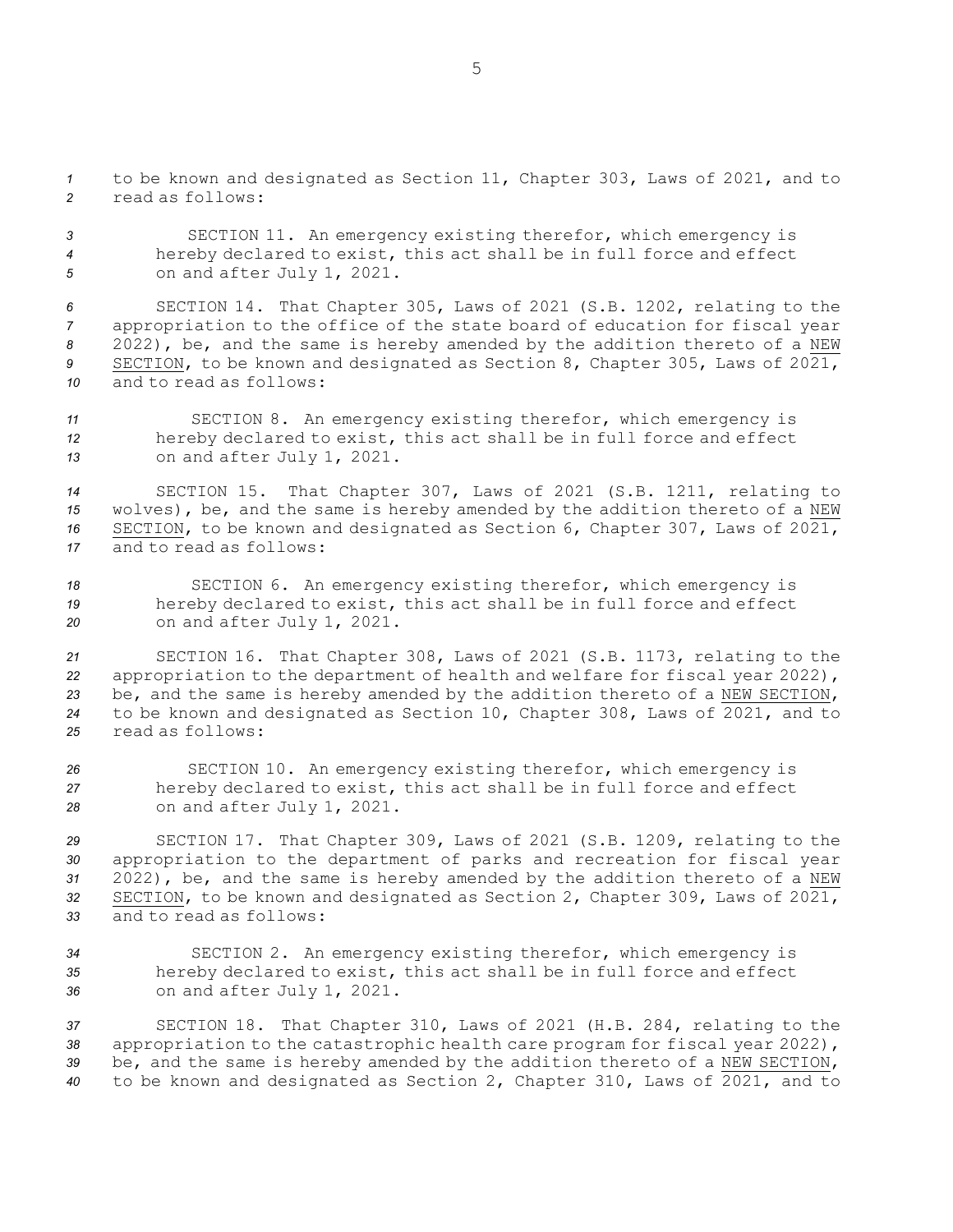*1* read as follows:

*<sup>2</sup>* SECTION 2. An emergency existing therefor, which emergency is *<sup>3</sup>* hereby declared to exist, this act shall be in full force and effect *<sup>4</sup>* on and after July 1, 2021.

 SECTION 19. That Section 6, Chapter 312, Laws of 2021 (H.B. 353, relat- ing to the appropriation to the public schools educational support program's division of administrators), be, and the same is hereby amended to read as *8* follows:

 SECTION 6. An emergency existing therefor, which emergency is hereby declared to exist, Section 5 of this act shall be in full force and effect on and after passage and approval, and Sections 1 through 4 of this act shall be in full force and effect on and after July 1, 2021.

 SECTION 20. That Section 18, Chapter 313, Laws of 2021 (H.B. 356, relat- ing to the appropriation to the public schools educational support program's division of children's programs), be, and the same is hereby amended to read as follows:

 SECTION 18. An emergency existing therefor, which emergency is hereby declared to exist, Sections 14, 15, 16, and 17 of this act shall be in full force and effect on and after passage and approval, and Sections 1 through 13 of this act shall be in full force and ef-fect on and after July 1, 2021.

 SECTION 21. That Chapter 314, Laws of 2021 (H.B. 358, relating to the appropriation to the public schools educational support program's division of central services for fiscal year 2022), be, and the same is hereby amended by the addition thereto of <sup>a</sup> NEW SECTION, to be known and designated as Sec-tion 12, Chapter 314, Laws of 2021, and to read as follows:

*<sup>28</sup>* SECTION 12. An emergency existing therefor, which emergency is *<sup>29</sup>* hereby declared to exist, this act shall be in full force and effect *<sup>30</sup>* on and after July 1, 2021.

*<sup>31</sup>* SECTION 22. That Section 7, Chapter 315, Laws of 2021 (H.B. 372, relat-*<sup>32</sup>* ing to the appropriation to the department of education), be, and the same is *<sup>33</sup>* hereby amended to read as follows:

 SECTION 7. An emergency existing therefor, which emergency is hereby declared to exist, Section 6 of this act shall be in full force and effect on and after passage and approval, and Sections 1 through 5 of this act shall be in full force and effect on and after July 1, 2021.

 SECTION 23. That Chapter 316, Laws of 2021 (H.B. 373, relating to the appropriation to the Idaho commission for libraries for fiscal year 2022), be, and the same is hereby amended by the addition thereto of <sup>a</sup> NEW SECTION, to be known and designated as Section 2, Chapter 316, Laws of 2021, and to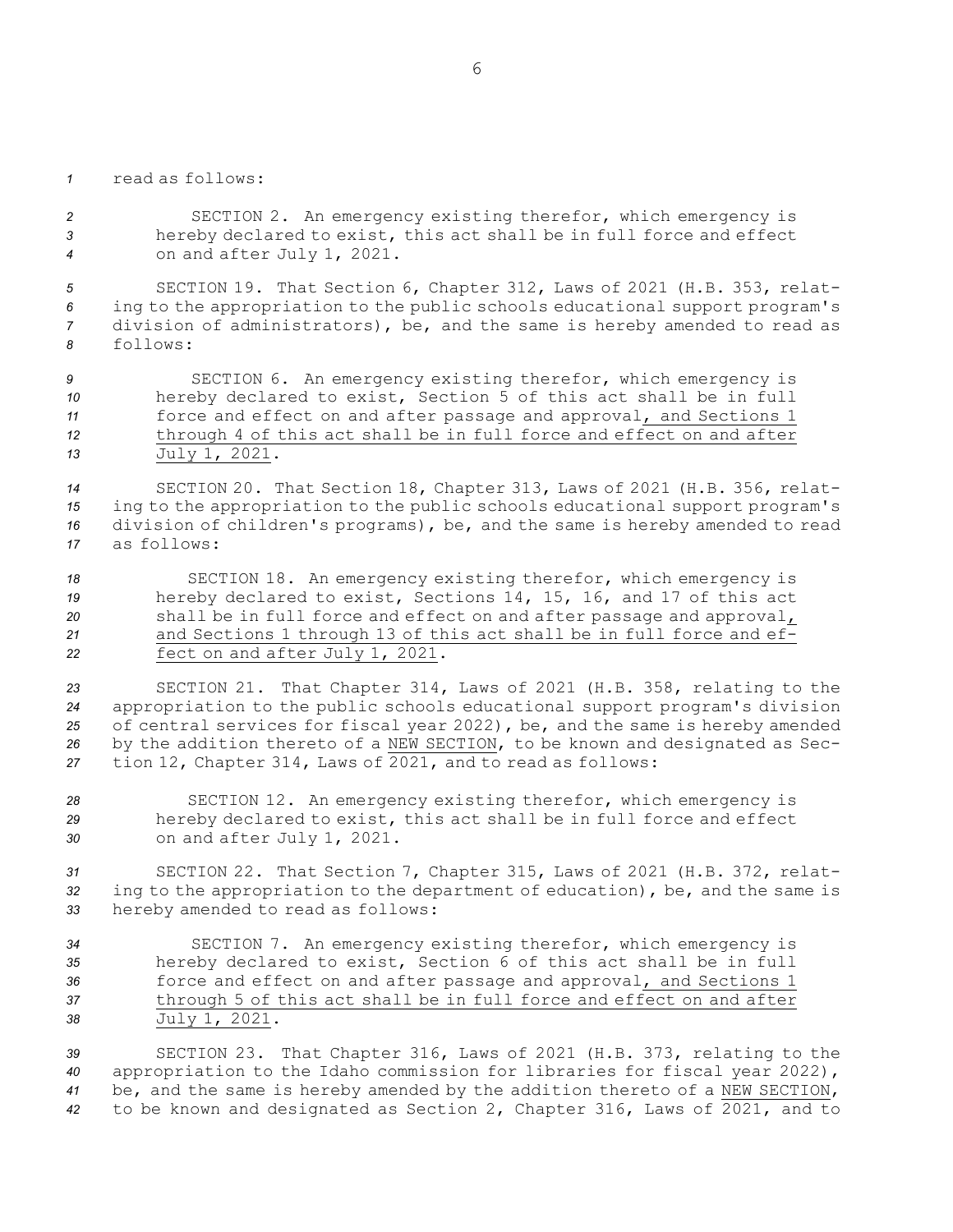*1* read as follows:

*<sup>2</sup>* SECTION 2. An emergency existing therefor, which emergency is *<sup>3</sup>* hereby declared to exist, this act shall be in full force and effect *<sup>4</sup>* on and after July 1, 2021.

 SECTION 24. That Chapter 317, Laws of 2021 (H.B. 374, relating to the appropriation to the department of health and welfare for fiscal year 2022), be, and the same is hereby amended by the addition thereto of <sup>a</sup> NEW SECTION, to be known and designated as Section 2, Chapter 317, Laws of 2021, and to read as follows:

*<sup>10</sup>* SECTION 2. An emergency existing therefor, which emergency is *<sup>11</sup>* hereby declared to exist, this act shall be in full force and effect *<sup>12</sup>* on and after July 1, 2021.

*<sup>13</sup>* SECTION 25. That Section 4, Chapter 318, Laws of 2021 (H.B. 382, relat-*<sup>14</sup>* ing to the appropriation to the department of health and welfare), be, and *<sup>15</sup>* the same is hereby amended to read as follows:

 SECTION 4. An emergency existing therefor, which emergency is hereby declared to exist, Sections 1 and 3 of this act shall be in full force and effect on and after passage and approval, and Section 2 of this act shall be in full force and effect on and after July 1, *20* 2021.

 SECTION 26. That Chapter 321, Laws of 2021 (S.B. 1053aa, relating to codifier's corrections), be, and the same is hereby amended by the addition thereto of <sup>a</sup> NEW SECTION, to be known and designated as Section 43, Chapter 321, Laws of 2021, and to read as follows:

*<sup>25</sup>* SECTION 43. An emergency existing therefor, which emergency is *<sup>26</sup>* hereby declared to exist, this act shall be in full force and effect *<sup>27</sup>* on and after July 1, 2021.

 SECTION 27. That Chapter 322, Laws of 2021 (S.B. 1063, relating to the secretary of state), be, and the same is hereby amended by the addition thereto of <sup>a</sup> NEW SECTION, to be known and designated as Section 2, Chapter 322, Laws of 2021, and to read as follows:

*<sup>32</sup>* SECTION 2. An emergency existing therefor, which emergency is *<sup>33</sup>* hereby declared to exist, this act shall be in full force and effect *<sup>34</sup>* on and after July 1, 2021.

 SECTION 28. That Chapter 323, Laws of 2021 (S.B. 1064, relating to elec- tion ballots), be, and the same is hereby amended by the addition thereto of <sup>a</sup> NEW SECTION, to be known and designated as Section 2, Chapter 323, Laws of 2021, and to read as follows: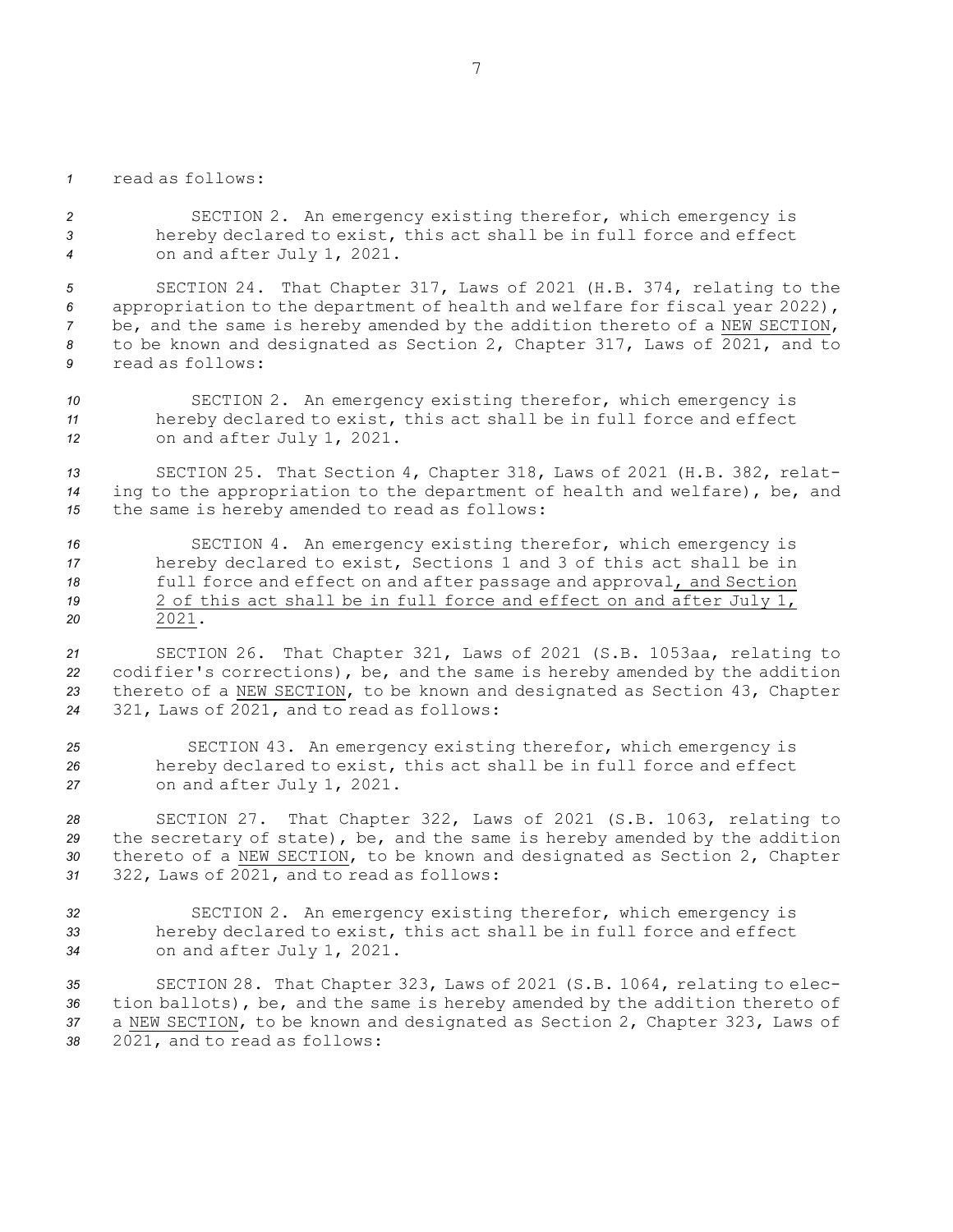*<sup>1</sup>* SECTION 2. An emergency existing therefor, which emergency is *<sup>2</sup>* hereby declared to exist, this act shall be in full force and effect *<sup>3</sup>* on and after July 1, 2021.

 SECTION 29. That Chapter 324, Laws of 2021 (S.B. 1065, relating to no- taries public), be, and the same is hereby amended by the addition thereto of <sup>a</sup> NEW SECTION, to be known and designated as Section 2, Chapter 324, Laws of 2021, and to read as follows:

*<sup>8</sup>* SECTION 2. An emergency existing therefor, which emergency is *<sup>9</sup>* hereby declared to exist, this act shall be in full force and effect *<sup>10</sup>* on and after July 1, 2021.

 SECTION 30. That Chapter 325, Laws of 2021 (S.B. 1067, relating to elec- tions), be, and the same is hereby amended by the addition thereto of <sup>a</sup> NEW SECTION, to be known and designated as Section 15, Chapter 325, Laws of 2021, and to read as follows:

*<sup>15</sup>* SECTION 15. An emergency existing therefor, which emergency is *<sup>16</sup>* hereby declared to exist, this act shall be in full force and effect *<sup>17</sup>* on and after July 1, 2021.

 SECTION 31. That Chapter 326, Laws of 2021 (S.B. 1075, relating to edu- cation), be, and the same is hereby amended by the addition thereto of <sup>a</sup> NEW SECTION, to be known and designated as Section 2, Chapter 326, Laws of 2021, and to read as follows:

*<sup>22</sup>* SECTION 2. An emergency existing therefor, which emergency is *<sup>23</sup>* hereby declared to exist, this act shall be in full force and effect *<sup>24</sup>* on and after July 1, 2021.

 SECTION 32. That Chapter 327, Laws of 2021 (S.B. 1105, relating to bonds and levies), be, and the same is hereby amended by the addition thereto of <sup>a</sup> NEW SECTION, to be known and designated as Section 3, Chapter 327, Laws of 2021, and to read as follows:

*<sup>29</sup>* SECTION 3. An emergency existing therefor, which emergency is *<sup>30</sup>* hereby declared to exist, this act shall be in full force and effect *<sup>31</sup>* on and after July 1, 2021.

 SECTION 33. That Chapter 330, Laws of 2021 (S.B. 1212, relating to the appropriation to the department of health and welfare for fiscal year 2022), be, and the same is hereby amended by the addition thereto of <sup>a</sup> NEW SECTION, to be known and designated as Section 5, Chapter 330, Laws of 2021, and to read as follows:

*<sup>37</sup>* SECTION 5. An emergency existing therefor, which emergency is *<sup>38</sup>* hereby declared to exist, this act shall be in full force and effect *<sup>39</sup>* on and after July 1, 2021.

8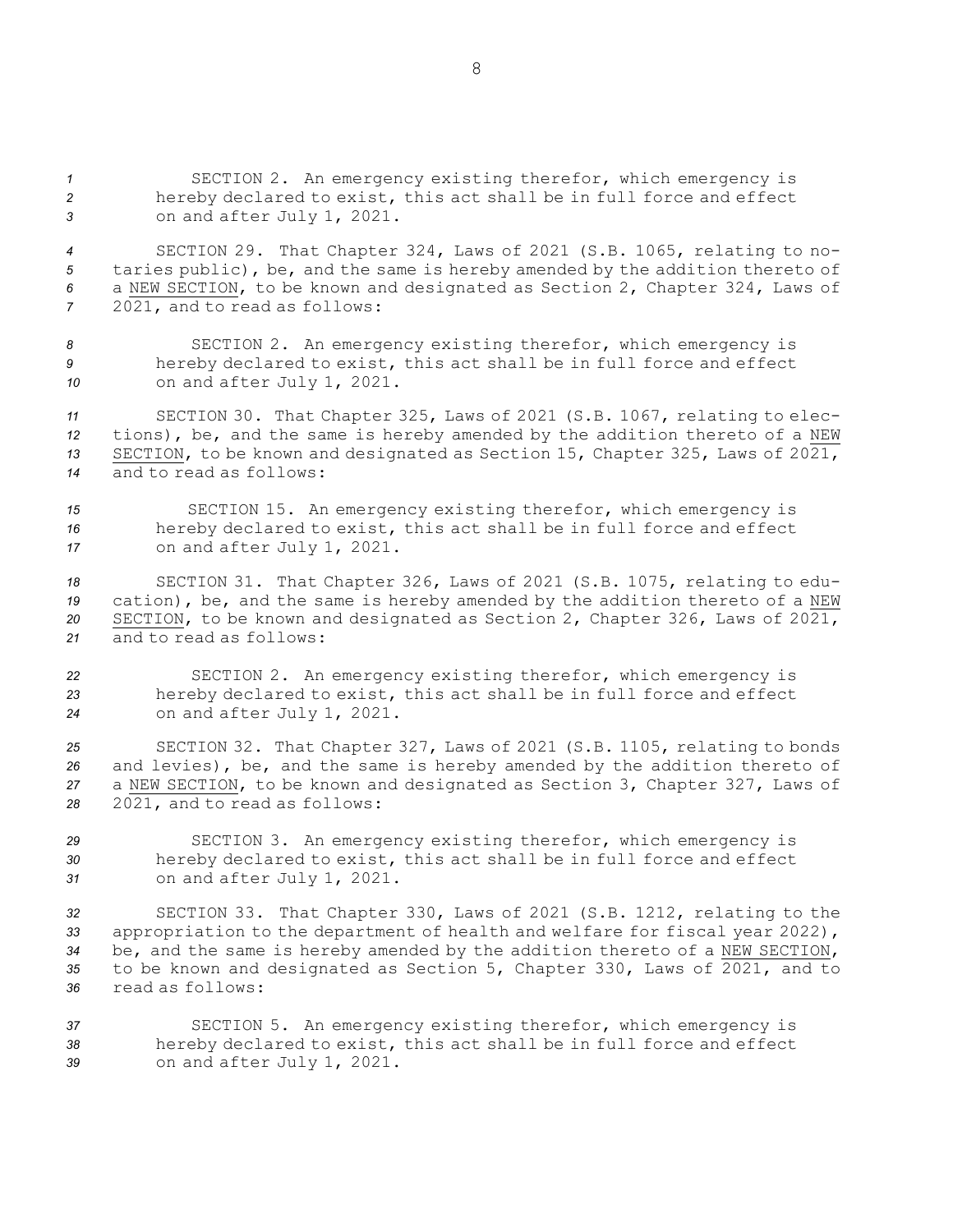SECTION 34. That Chapter 335, Laws of 2021 (H.B. 258, relating to alco- hol), be, and the same is hereby amended by the addition thereto of <sup>a</sup> NEW SEC- TION, to be known and designated as Section 2, Chapter 335, Laws of 2021, and to read as follows:

*<sup>5</sup>* SECTION 2. An emergency existing therefor, which emergency is *<sup>6</sup>* hereby declared to exist, this act shall be in full force and effect *<sup>7</sup>* on and after July 1, 2021.

 SECTION 35. That Chapter 337, Laws of 2021 (H.B. 348, relating to city appropriation ordinances), be, and the same is hereby amended by the addi- tion thereto of <sup>a</sup> NEW SECTION, to be known and designated as Section 2, Chap-ter 337, Laws of 2021, and to read as follows:

*<sup>12</sup>* SECTION 2. An emergency existing therefor, which emergency is *<sup>13</sup>* hereby declared to exist, this act shall be in full force and effect *<sup>14</sup>* on and after July 1, 2021.

 SECTION 36. That Section 13, Chapter 338, Laws of 2021 (H.B. 355, relat- ing to the appropriation to the public schools educational support program's division of operations), be, and the same is hereby amended to read as fol-*18* lows:

 SECTION 13. An emergency existing therefor, which emergency is hereby declared to exist, Sections 10, 11, and 12 of this act shall be in full force and effect on and after passage and approval, and Sections 1 through 9 of this act shall be in full force and effect on and after July 1, 2021.

 SECTION 37. That Chapter 339, Laws of 2021 (H.B. 362, relating to transportation funding), be, and the same is hereby amended by the addition thereto of <sup>a</sup> NEW SECTION, to be known and designated as Section 3, Chapter 339, Laws of 2021, and to read as follows:

*<sup>28</sup>* SECTION 3. An emergency existing therefor, which emergency is *<sup>29</sup>* hereby declared to exist, this act shall be in full force and effect *<sup>30</sup>* on and after July 1, 2021.

 SECTION 38. That Chapter 340, Laws of 2021 (H.B. 369, relating to the appropriation to the department of health and welfare for fiscal year 2022), be, and the same is hereby amended by the addition thereto of <sup>a</sup> NEW SECTION, to be known and designated as Section 6, Chapter 340, Laws of 2021, and to read as follows:

*<sup>36</sup>* SECTION 6. An emergency existing therefor, which emergency is *<sup>37</sup>* hereby declared to exist, this act shall be in full force and effect *<sup>38</sup>* on and after July 1, 2021.

*<sup>39</sup>* SECTION 39. That Chapter 341, Laws of 2021 (H.B. 370, relating to the *<sup>40</sup>* appropriation to the division of financial management for fiscal year 2022), *<sup>41</sup>* be, and the same is hereby amended by the addition thereto of <sup>a</sup> NEW SECTION,